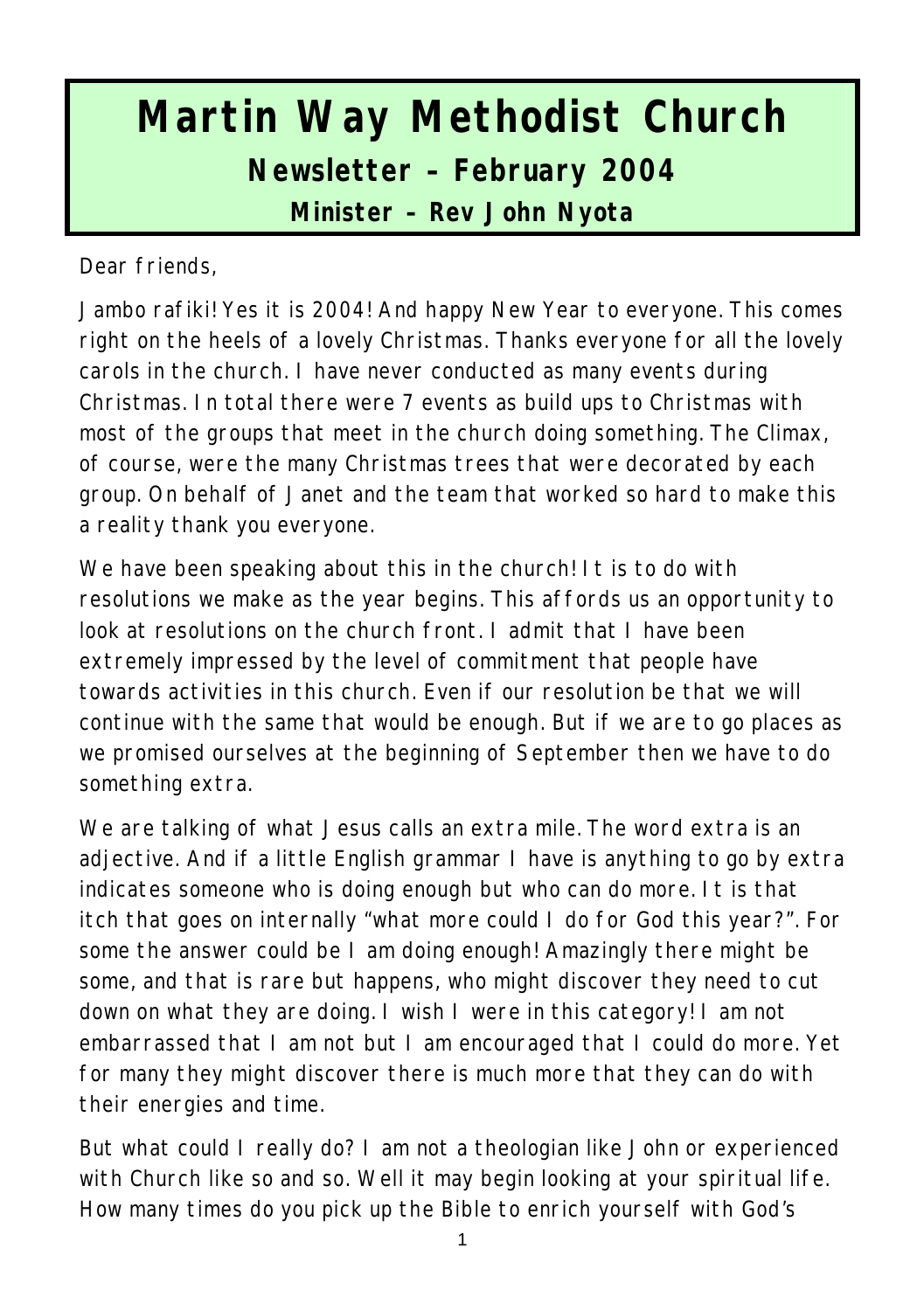word? How much do you pray, only when afflicted? How often do you fellowship with others through Sunday services or other weekly activities? How quick am I to identify somebody new in the church and go beyond just saying how glad I am that they came today? Have I gone beyond the normal and taken a risk to open my home to such a person? Would Jesus do it? Have I ever picked up a phone and called a person who I see in the church and cried or rejoiced with them?

May our resolution this year be to go where we have not gone before! For this is what made Christianity, a two thousand old religion, come to where it is. If the disciples had just done enough then even Galilee alone was enough to consume all their energies their entire life. But as Paul said, "To this end they laboured". May we be encouraged by the fruits of what they did to expand our horizons however risky and however little that involves and see if God will not honour our vows. And remember he is not looking for ability but availability. For if we do his will as though it were ours, then he will do ours as though it were his.

Grace and Peace to you friends throughout the year 2004!

*John*

### **An Empty Stable - Sigma**

Mary Heaton writes: A very big "thank-you" to Janet for all the hard work she put into making the Christmas presentation of "An Empty Stable" such a success; and to all who took part, the band, the singers, actors and backroom boys. A bereaved friend who accompanied me said how uplifting the music was.

For those who would like to see and hear it again - good news! Ross Moore took a video and tape of the production and if you supply him with a blank video [1 hour] and/or audio tape [30 minutes] he will make you a copy. He is not asking for payment, but for you to give a donation to the charity of your choice. See Annemarie Pallister with your tapes etc. (Be sure to put your name on them!)

### **Quote - Unquote**

"A church is a hospital for sinners, not a museum for saints".

*Abigail van Buren*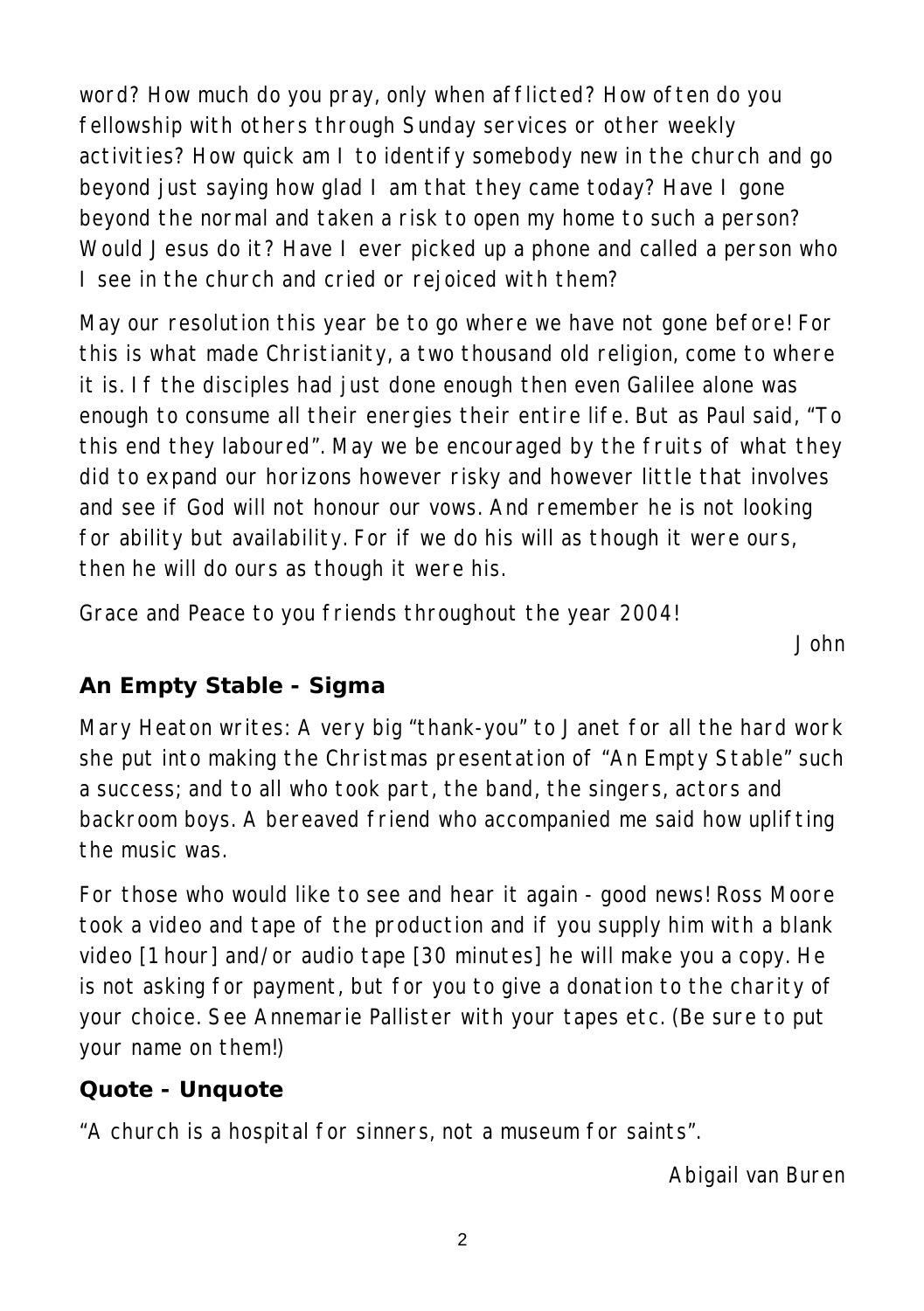# **The Kenya Nyota 'Help Simba' Project**

I leave for Kenya on the 19 January and will be there for about three weeks. I need to tie up some loose ends there as well as visit with the family! I wish to thank everyone of you for your generous contributions towards the Nyota Project back in Kenya. During my ministry there I was involved in rehabilitating the children who were about to go into the streets. I worked with a UK based charity known as Karibuni Trust in furthering this ministry at the third largest slum in the world known as Kibera. By the time I left we were helping over three hundred children. Then some of you will know that the former government had attempted ethnic cleansing, Bosnia style, in the Rift Valley area of Kenya. As a result thousands of people were displaced and children left school.

Through my initiative, Karibuni Trust began a project of providing education to these children. We thank God that over 100 children are now benefiting from this initiative. The aim is to start a similar project in a very rural town where we come from called MBEU. If anyone feels that this is an initiative you want to commit prayers, time and resources to please talk to me. We hope that in the year 2005 we will take a team back in Kenya to visit, go on safari and work in this and many other projects.

To the glory and honour of God

*Rev John Nyota*

### **World Day Of Prayer - Friday 5th March**

The services this year are at Christchurch Copse Hill SW20 at 10.30 am (speaker Rev J Pawson) and Holy Trinity, the Broadway, Wimbledon at 8pm

#### **Spring Clean 2004!**

The church hall is being decorated during half-term week 16-21 February. Ted and Grace Ashwood are leading a working party that same week so that we can match the clean hall with clean chairs. More details from Ted. Come and join us. Coffee tea and biscuits provided!

#### **Quote - Unquote**

There's no such thing as strangers, only friends we haven't met.

*J S O"Halloran*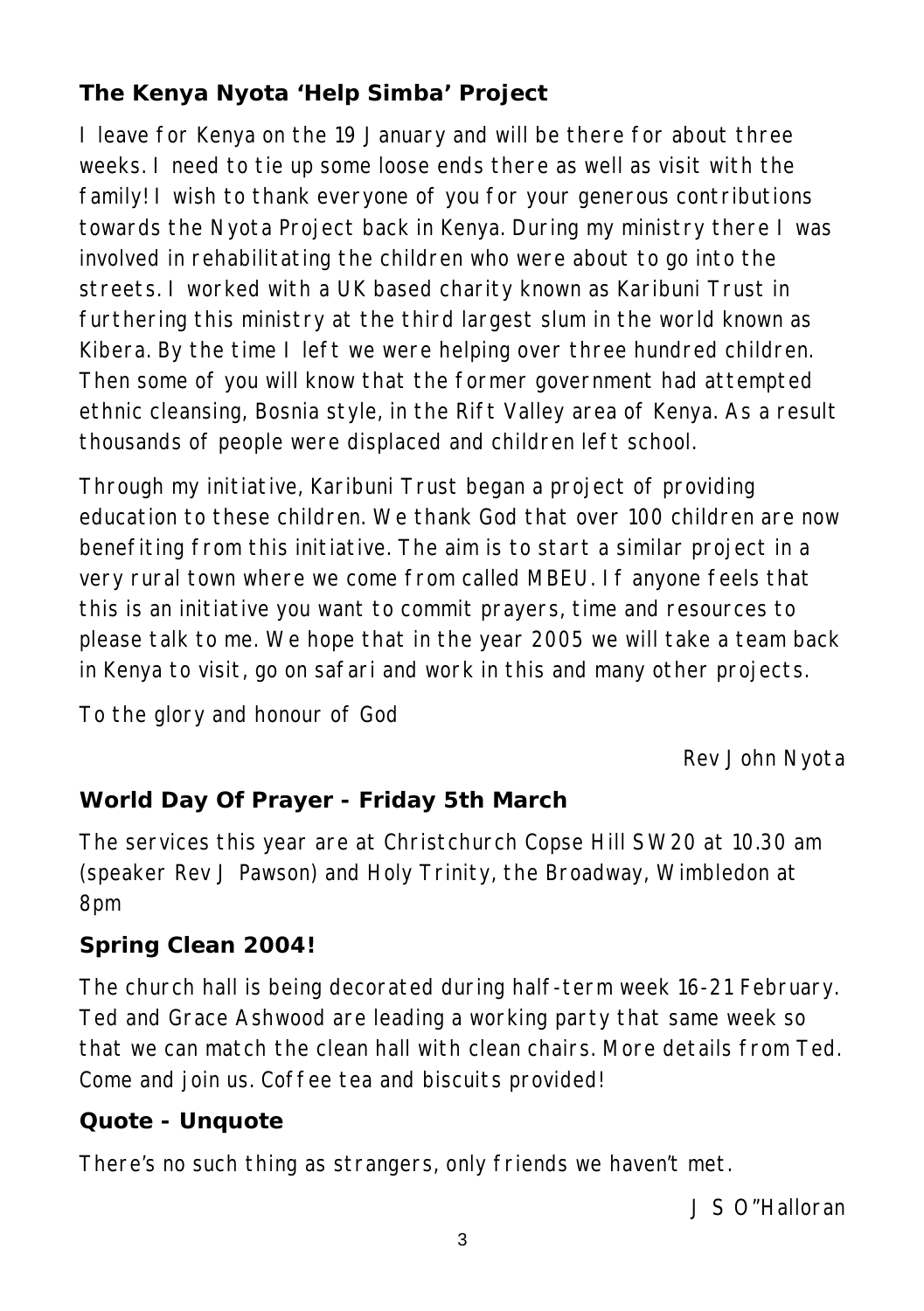## **Thought for the Month**

February 2004 brings an added gift - an extra day. In days gone by ladies were allowed to propose to their 'intended' on Leap Year Day, 29th February, but times have changed and neither ladies nor gentlemen bother to wait four years nowadays!

So the month has one more day than usual. What will you do with that day? As we advance in years, and especially when we get beyond our allotted span of three score years and ten, each day becomes more and more precious. These are our 'bonus' days and many of us, probably without realising it, echo John Wesley's simple prayer, 'Lord, let me not live to be useless'. May I suggest a prayer not just for Leap Year Day, but for every day....

Good morning, Lord. Thank you for this new day. Give me the wisdom to see its opportunities, the strength to face its challenges and the grace to be open to its promise. Give me your heart of love to do a favour, speak a kindness, offer a hand, soothe a hurt, celebrate a joy, share a sorrow or in some small way give of myself in love to another in your name. Amen

*Bill Cox*

#### **More 'Wheels'**

Many thanks to all who supported the Men's Supper Club's efforts to raise £1500 by Christmas, thereby sending fifty wheelchairs to those in need. In the end we raised a total of £3,000 - one hundred wheelchairs! At our Supper Club Anniversary service last March we had a wheelchair in front of the communion rail. It was donated by Lesley and Mike Mortley. A week before Christmas, Richard Polley was sent a photograph of that same wheelchair with its new owner. It had been refurbished and is now being gratefully used in Ghana.

P.S. If you have any surplus Bibles or New Testaments, please let me have them. They will be sent out with the wheelchairs. Thank you. Bill Cox

### **Big Brothers**

One Household...Twelve Brothers...One Eviction

Would Reuben please come to the Diary Room?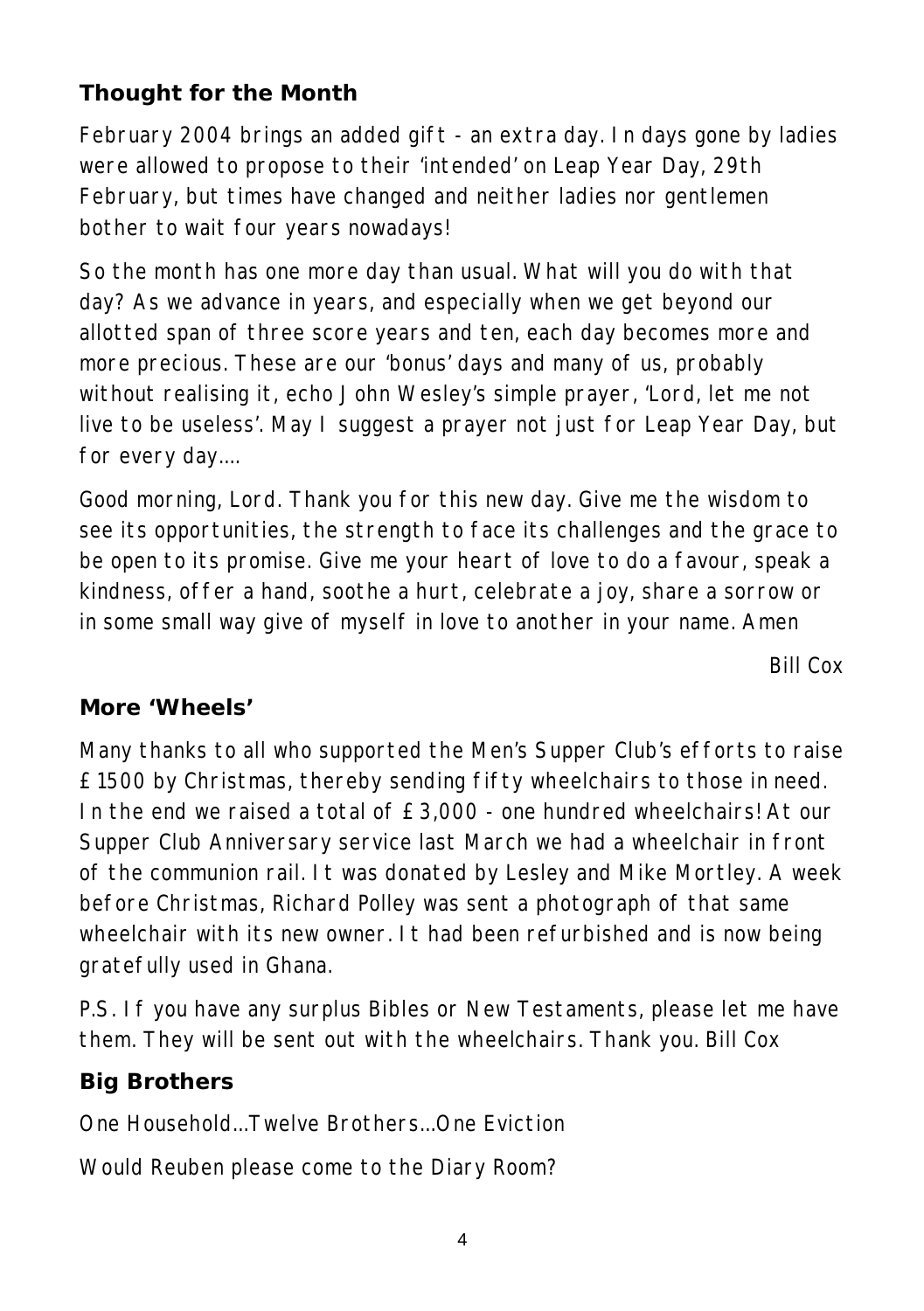Reuben slumped in the chair looking sulky. I want to nominate my halfbrother Joseph for eviction. My brothers and I are fed up with his boasting about the dreams God gives him. Delusions of grandeur! And my father Jacob spoils him rotten – he's given Joseph a flashy new coat, just because he loved Joseph's mother, Rachel, more than my mother, Leah!

Eviction day came. No cheering crowds, no cameras, just cruel, ruthless brutality. The brothers would have killed Joseph, but Reuben had a conscience, so they ripped off his coat and threw him into a dry, waterless pit. Later on, some merchants came by, and they sold Joseph into slavery in Egypt.

So why is Joseph my favourite Bible character? Well, he could have been angry and bitter, but he remained faithful to God, through years of injustice and betrayal. God used his gift of interpreting dreams, so that he could save Egypt and his father and brothers from starvation when seven years of famine came. Joseph found favour with the Pharaoh, who recognised that he was a man of God. God raised him up to be Pharaoh's chief minister - the second highest in the land.

As a young boy, Joseph certainly had his faults, bragging about the dreams and spiritual gifts that God had given him. But as he grew up he became wiser, learning to use his gifts with discernment and humility. Lots of us have raw gifts, but God needs to refine us as he refined Joseph.

And ultimately ... Joseph forgave the brothers who had rejected him. They had meant to harm him, but God had eventually used the situation for good, to bring Joseph and his family to a place of safety. Forgiveness is a tough choice and Joseph probably found it no easier than we would.

*Lesley Jones [from Holy Trinity Sydenham Park magazine: Autumn 2003]*

# **Iraq - Good Neighbours!**

One of the more unusual Christian relief projects in Iraq is Shevet Achim, a group of Israeli doctors who perform life-saving heart surgery for Palestinian babies. When war in Iraq came, they decided they should reach out to their neighbours there too.

On the first exploratory visit Iraqi doctors had 150 children who needed operations. Shevet Achim"s team met baby Bayan, from the Kurdish north of the country.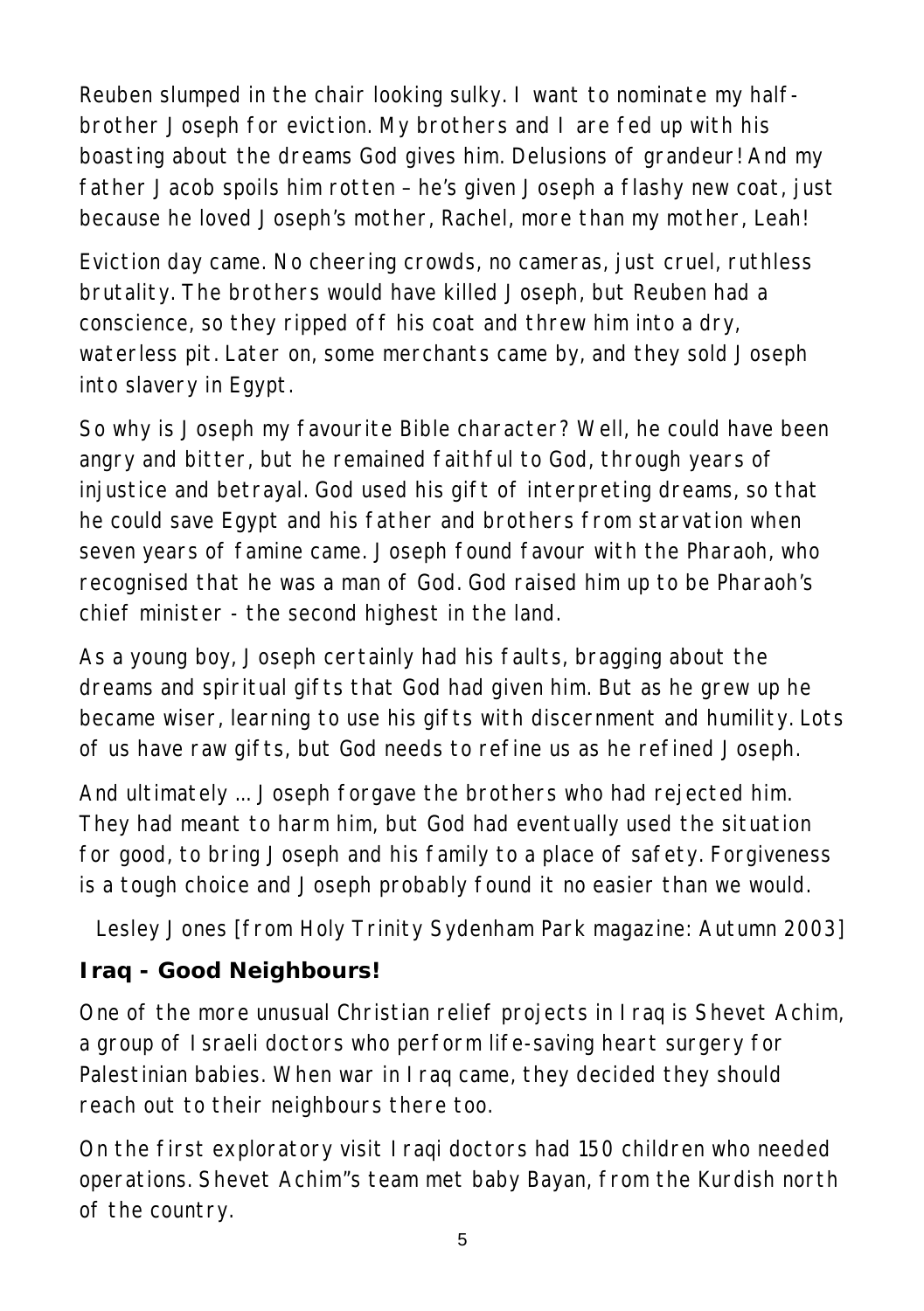What followed was an extraordinary story of co-operation between Jews, Muslims and Christians, between American army officers, Iraqi and Israeli doctors and Jordanian bureaucrats, just to get Bayan from her home for specialist checks in Baghdad and then to Israel for the operation.

Jonathan Miles, Shevet Achim"s Co-ordinator, was amazed to see people working together when their countries are meant to be enemies. "What a sight to see the Iraqi and Israeli doctors having a friendly conversation together about how to save Bayan" says Jonathan. "I couldn"t have dreamed of it."

Bayan needed a 21-hour operation and there were many complications. Sadly, after three weeks of worry, prayers and fluctuation in her condition, Bayan died, This December her parents arrived back in their home village to bury Bayan. As the relatives came to visit, they were full of praise for all the Israelis they had met, and grateful for the prayers of many Christians around the world.

It is hard to understand how so much effort and so many 'small miracles' could seemingly go to waste. But Jonathan won't be disheartened. "By God's grace we stand in an exciting place as 2003 draws to a close. To think of the opportunity to proclaim life to the families of many children in Iraq dying of heart defects. Perhaps even to have a role as representatives of Jesus in helping bring peaceful relations between Iraq and Israel. The only thing limiting God's work is us. Dare we believe the new things he can do?"

*©Church Mission Society*

### **Looking Back At Martin Way**

I was baptised in Martin Way four years after the church was established. I still have the baptismal certificate to prove it, signed by the Revd G Maskell. Of course, when I say the church, all that existed at that time was the church hall which had to serve all purposes and which meant a lot of constant moving around of chairs.

I came to know the church hall quite well over the years, what with Sunday School - then on Sunday afternoons - and the 13th Morden Cubs. The Sunday School beginners were in the smaller room behind the stage,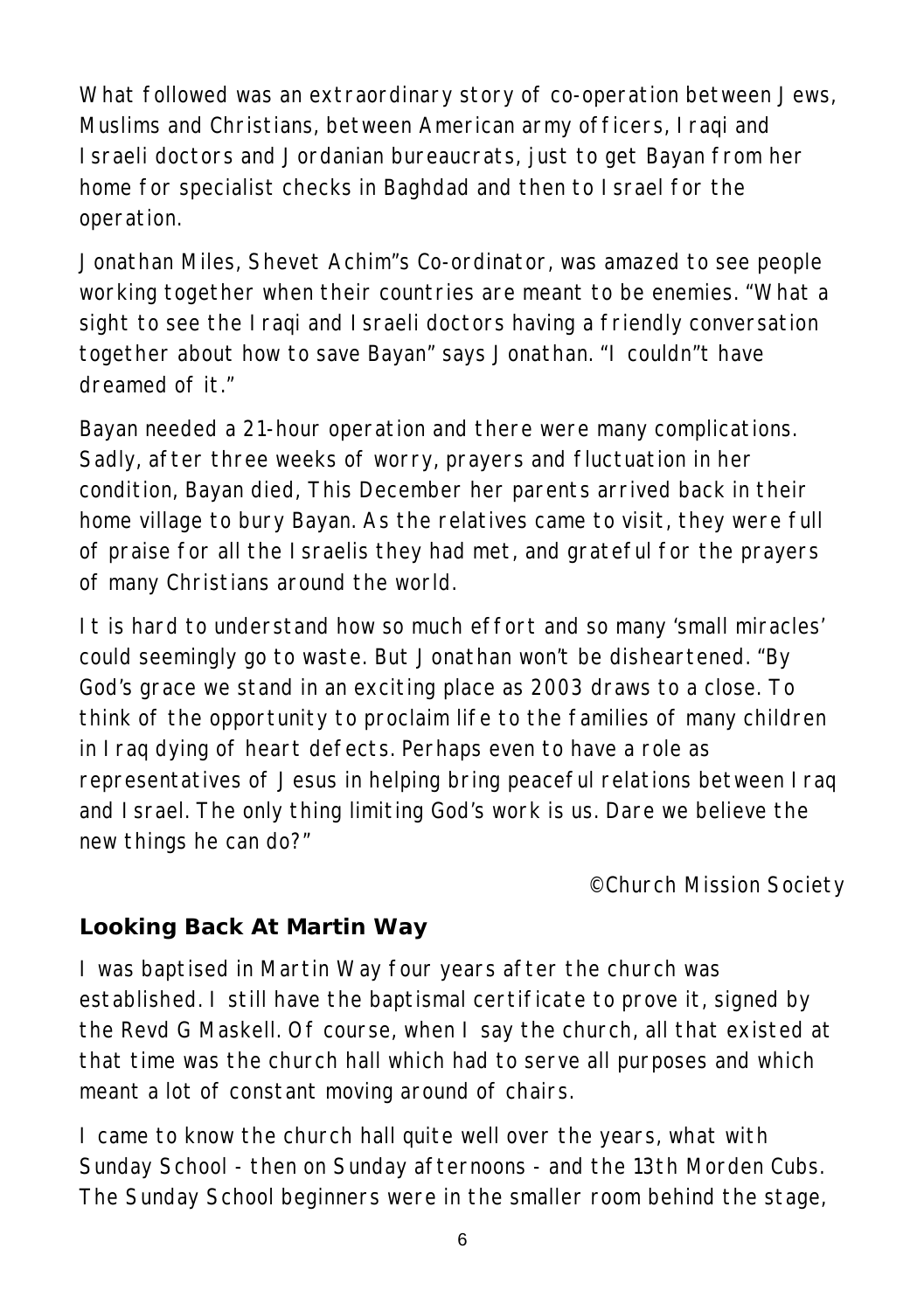with that famous picture of children of different races gathered round Jesus looking down on us. Then we graduated to the main hall, where lots of semicircles of small chairs, each for a class, faced the long wall, the boys" classes at the stage end and the girls towards the road. My most memorable teacher was Mr Maggs, whom I last saw on my mother's funeral in Martin Way in 1969 and whose look of eloquent sympathy as I followed the coffin out of church is almost the only thing I remember of that day.

I was in the Tawny Six of the Cubs, whose position when we lined up for inspection (the nail brush having had its weekly outing) was with our backs to the stage. It's strange, isn't it (or is it only me?), how it is always those small - or bigger- embarrassments which stay in the memory, and I still remember, during one of those games which involved naming railway stations, confidently coming out with Seven Bridges. Akela gently suggested that I meant either Seven Kings or Three Bridges, but in the face of my stubborn assertions accepted my first answer. Thank you, Akela (none less than Jean Butland, though that was before she married John).

When I returned to Martin Way a few years ago, and was invited into the church hall for coffee, I was amazed at how small it was - I had enormous difficulty in associating it with the large hall of my childhood memories. In those far-off days the rest of the site was given over to allotments (these were the Dig for Victory years, after all, and no one had much use for a car park at that time), and I remember plucking the large white convolvulus flowers off the chain link fencing as we hung around waiting to go into Sunday School.

By the time I was received into membership, the new church had been built and the Revd George Baugh was the Minister. I was pleased not so long ago to be able to return to Martin Way to hear George preach at an Anniversary service and to find him as vigorous in the pulpit (why isn't it used more?) as ever. I have another memory of George. One Sunday evening he was off duty and joined us in the congregation, where he knelt to pray. I think it was the only time, before or since, that I have seen anyone kneeling for prayer in a Methodist church.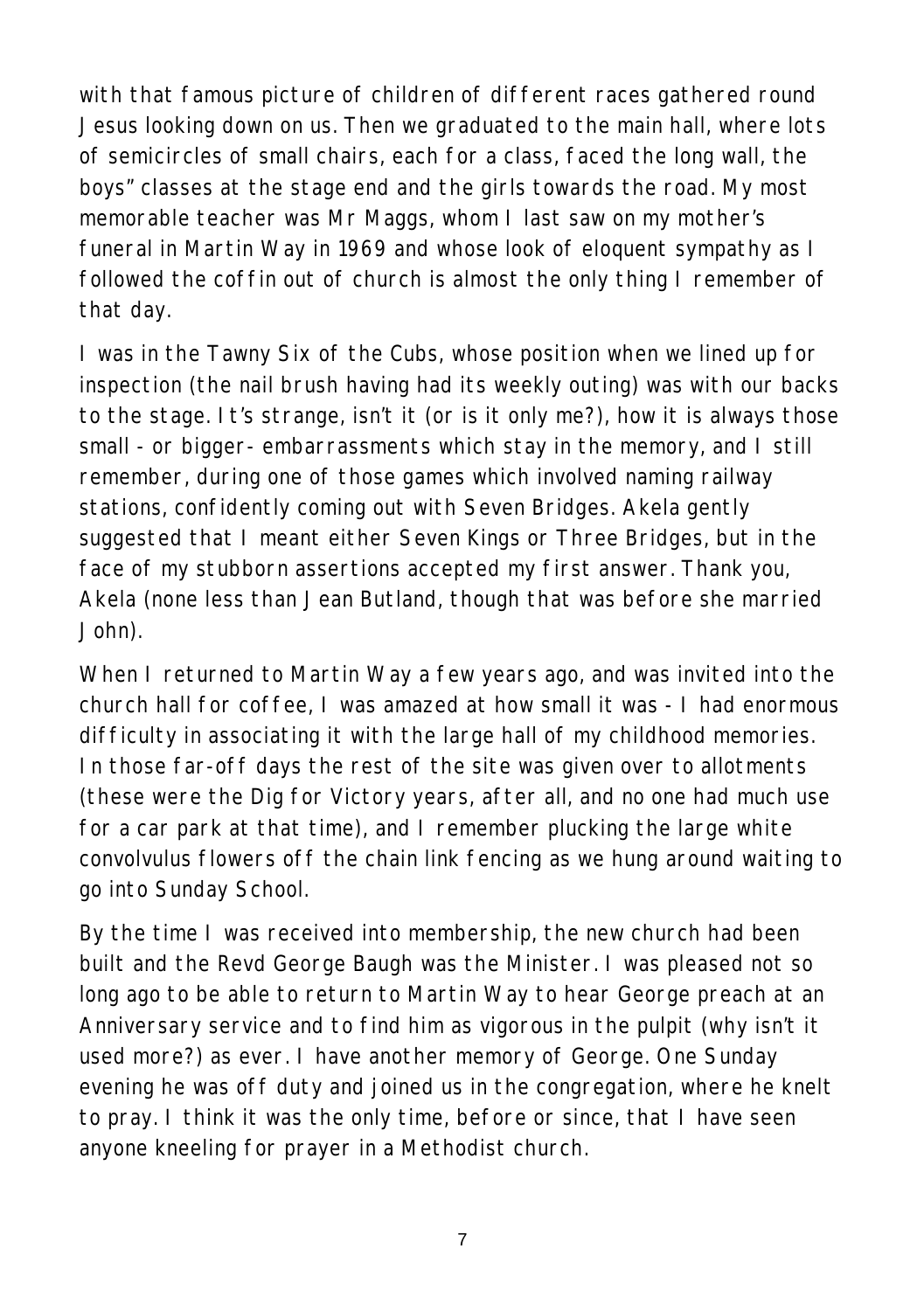If kneeling has remained strange, Methodist practice has changed in other respects. For example, when I was young at Martin Way, Communion was treated as something for only a pious elite. It was occasionally tacked on the end of a service, starting only after a decent interval during which most of the congregation departed, with the chat that always involves. When I married Ann, and moved elsewhere, it caused some consternation in our new church when we got up and walked out between the end of the normal service and the start of the communion service. They weren't used to that happening. And nowadays, of course, there is no question of Communion being separated from the main service. With 30 years as Communion steward behind me, and a deep appreciation of its significance, I regard that as a positive development.

*Jon Davey*

--o0o--